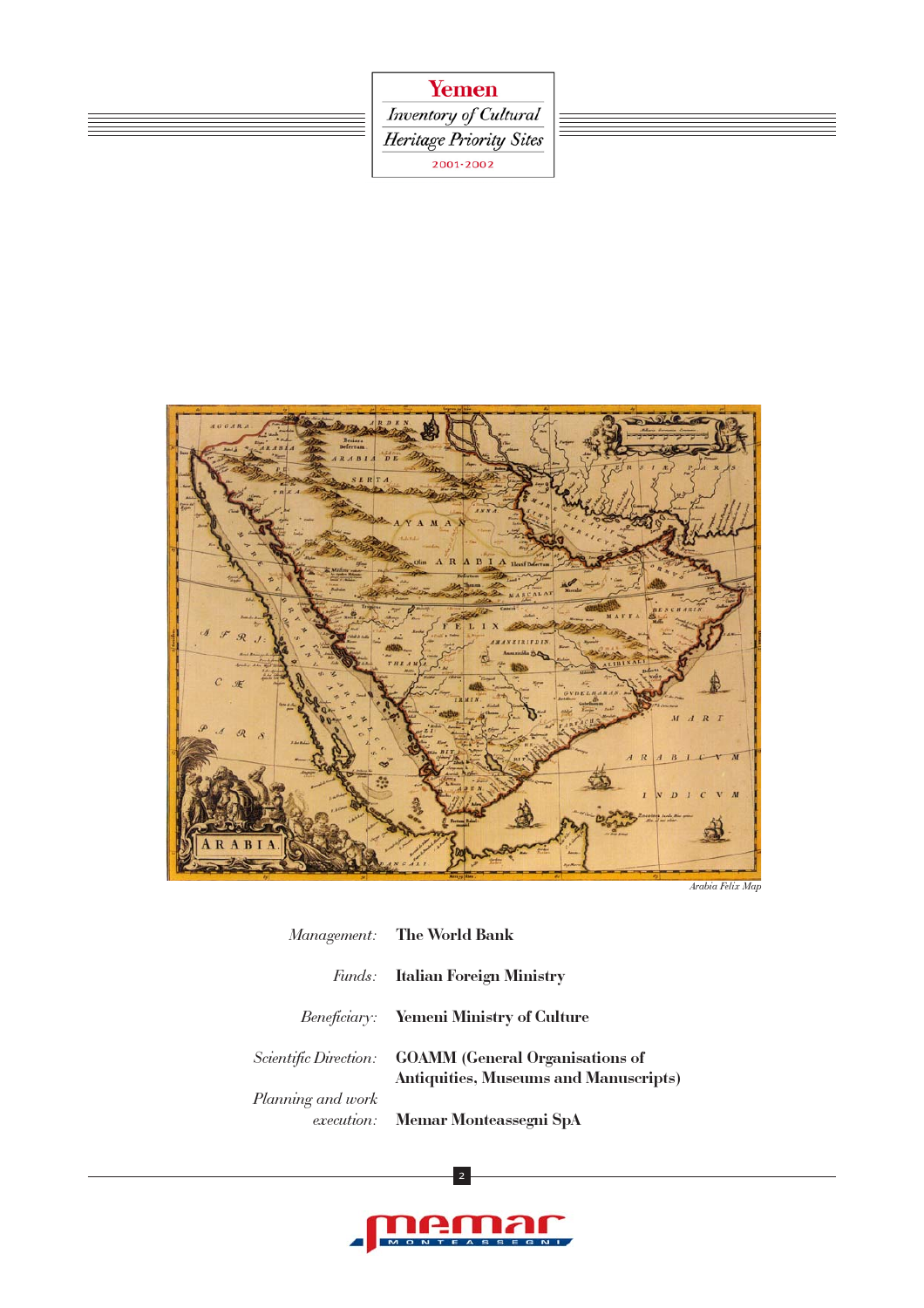





Ishsha Palace in Tarim, Wadi Hadramaut

## General methodology

"Yemen - Inventory of Cultural Heritage Priority Sites", carried out by Memar Monteassegni, financed by the Italian Ministry of Foreign Affairs and run by the World Bank in cooperation with Yemeni government Institutions, set the goal of testing and initiating a national catalogue of cultural landmarks for the purpose of creating a "single cultural heritage register" by means of the establishment of a Central Regional Office in the capital, Sana'a, and of a prime Regional Office in Sayun, in the Region of Hadramawt.

It has been an authentic cataloguing project: we have striven to achieve an awareness as the necessary prelude to acting for the safeguard and use of the cultural landmarks.



Internal of mosque in Sana'a

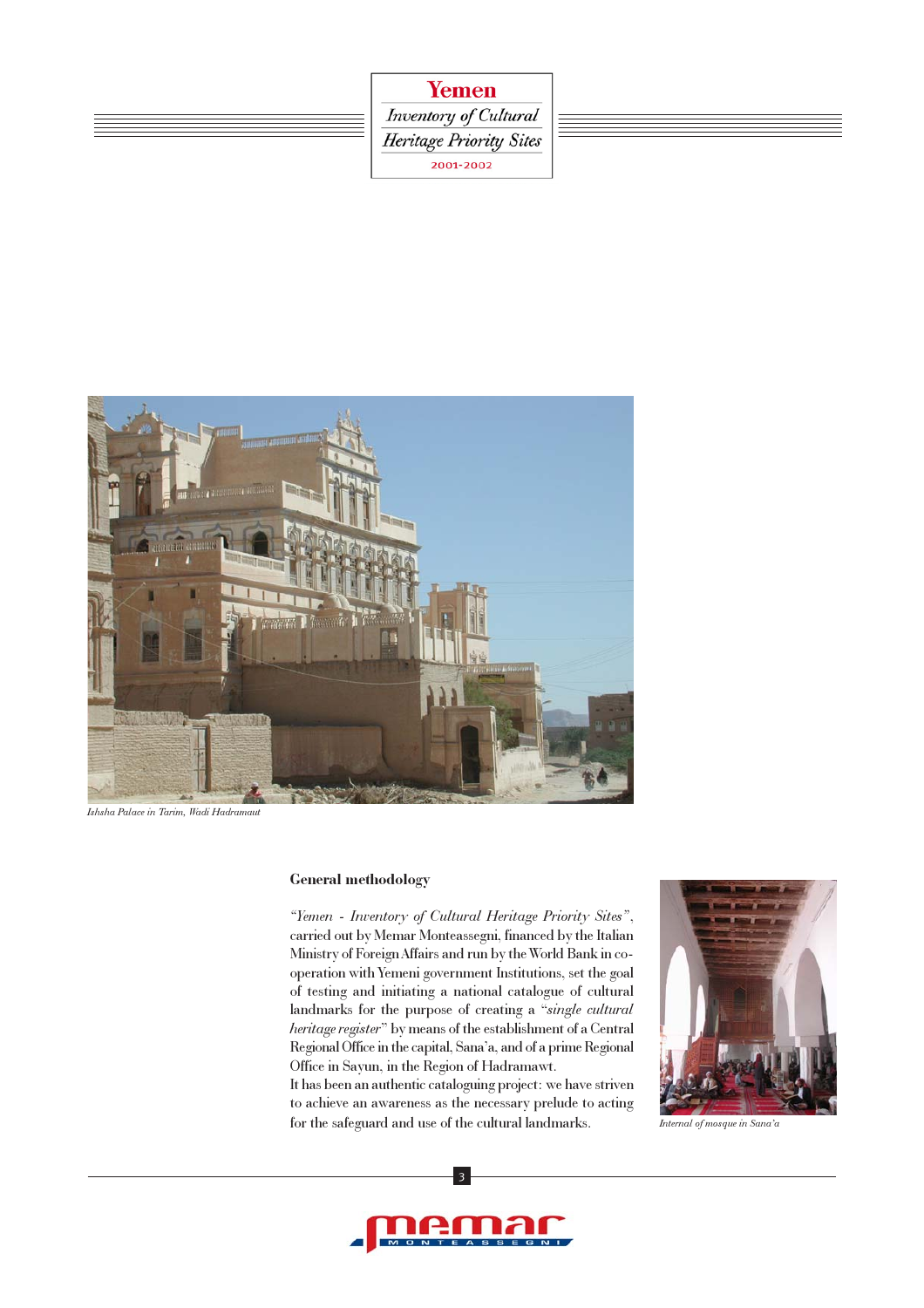Inventory of Cultural Heritage Priority Sites 2001-2002



Saiun town



Ribat village, Wadi Daw'an



Ahmed Bin Zin's Qubba in the village of Al Hauta



Mausoleum of Hud's prophet in Wadi Masila

## SANA'A

# Nationwide information system of documentary sources

900 cultural assets catalogued

• 3 towns (Tarim, Shibam, Saiun)

• 123 archaeological sites

• 392 villages • 65 qubba • 7 mausoleums • 106 mosques • 83 castles • 182 siqaye

In the capital, Sana'a, we established a valid technical and operational method for the entire country, which enabled us to gather information in the field, in each region, on the site complexes and on the archaeological and historical monuments by means of records, photos and surveys. At the same time, we created a documentary source archive: books, articles, papers, maps, etc. Here the foundations were laid for a fully equipped central office in space provided by the Archeological Museum of Sana'a.

WADI HADRAMAUT



Mosque of Huwaira in Wadi Daw'an



Castle of Al Yafè in the village of 'Oqdat Al Naqib



Siqaya near the village of Hautat Sultana



Rupestrian tombs in the necropolis near Al Mashhad

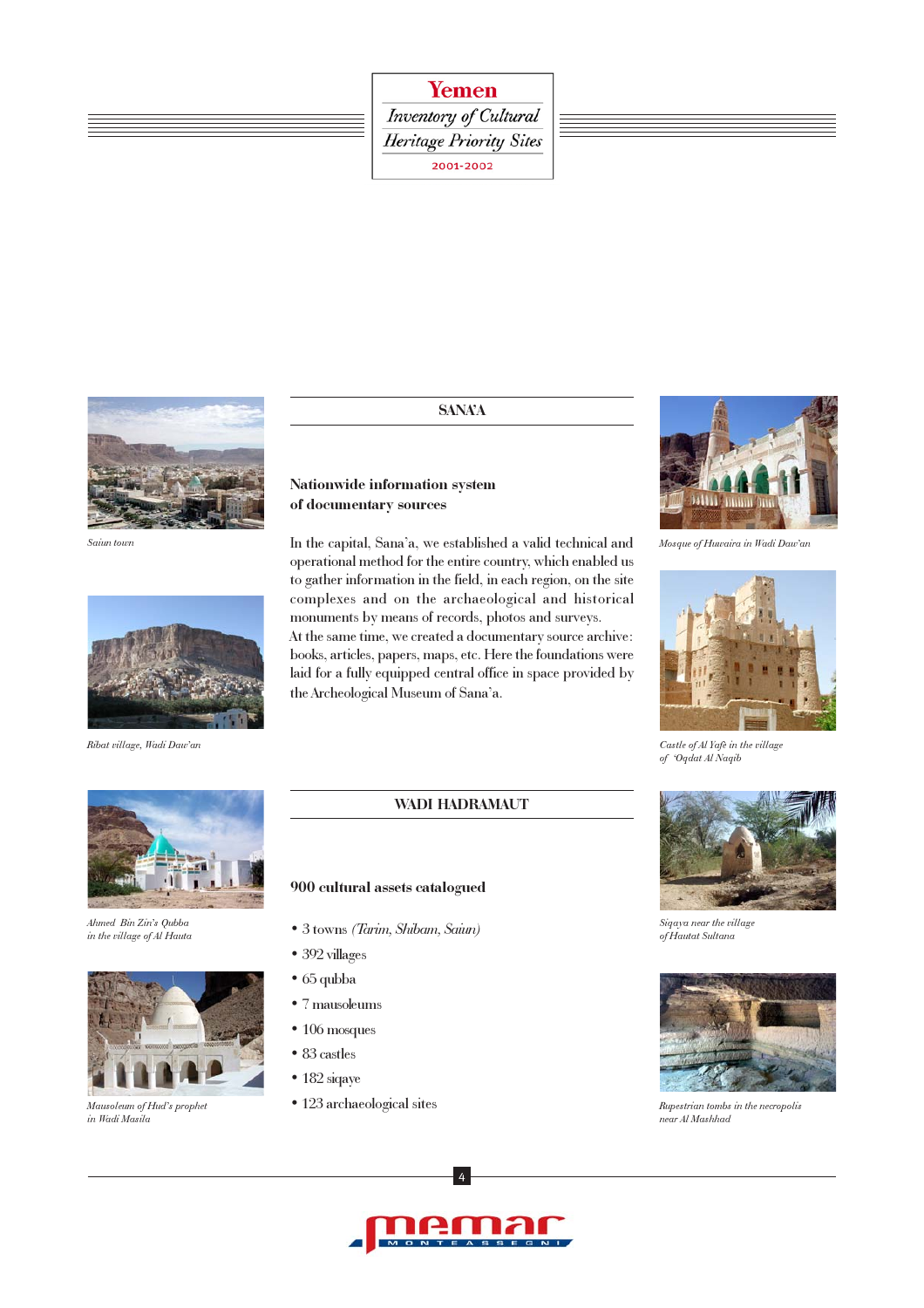Inventory of Cultural **Heritage Priority Sites** 2001-2002



Bin Laden's family home in the village Ribat in Wadi Daw'an



Internal of mosque in Sana'a

In the provinces of Wadi Hadramawt and its emissaries these activities involved the creation of a fully equipped office in space provided by the Archaeological Museum of the town of Say'un, making it possible to work in the future as well with local personnel, which Memar first selected and then trained in the course of the project.

Here, by means of direct field survey, we created an archive of the sites and monuments studied. We proceeded to their recognition by means of GPS, and to their illustration on oriented cartography.

# Inventory of towns and villages

We completed a catalogue of historical sites (ca. 400) made up of small towns and several villages of the main wadi and of secondary wadis.

The Yemeni operatives under the guidance of Memar teachers recorded the main sites and monuments, using the methodology provided by the Council of Europe, and documented with photos and sketches.

### Inventory of archaeological sites

We organised the catalogue of archaeological sites (ca. 125). The Yemeni archaeologists, trained and guided by Italian operatives, recorded and documented by means of photos and sketches all the sites previously studied by the French, American and Russian archaeological missions.



Siqaia in Wadi Masila



Palm groves in Wadi Daw'an



Inhabited village of Al Khashab

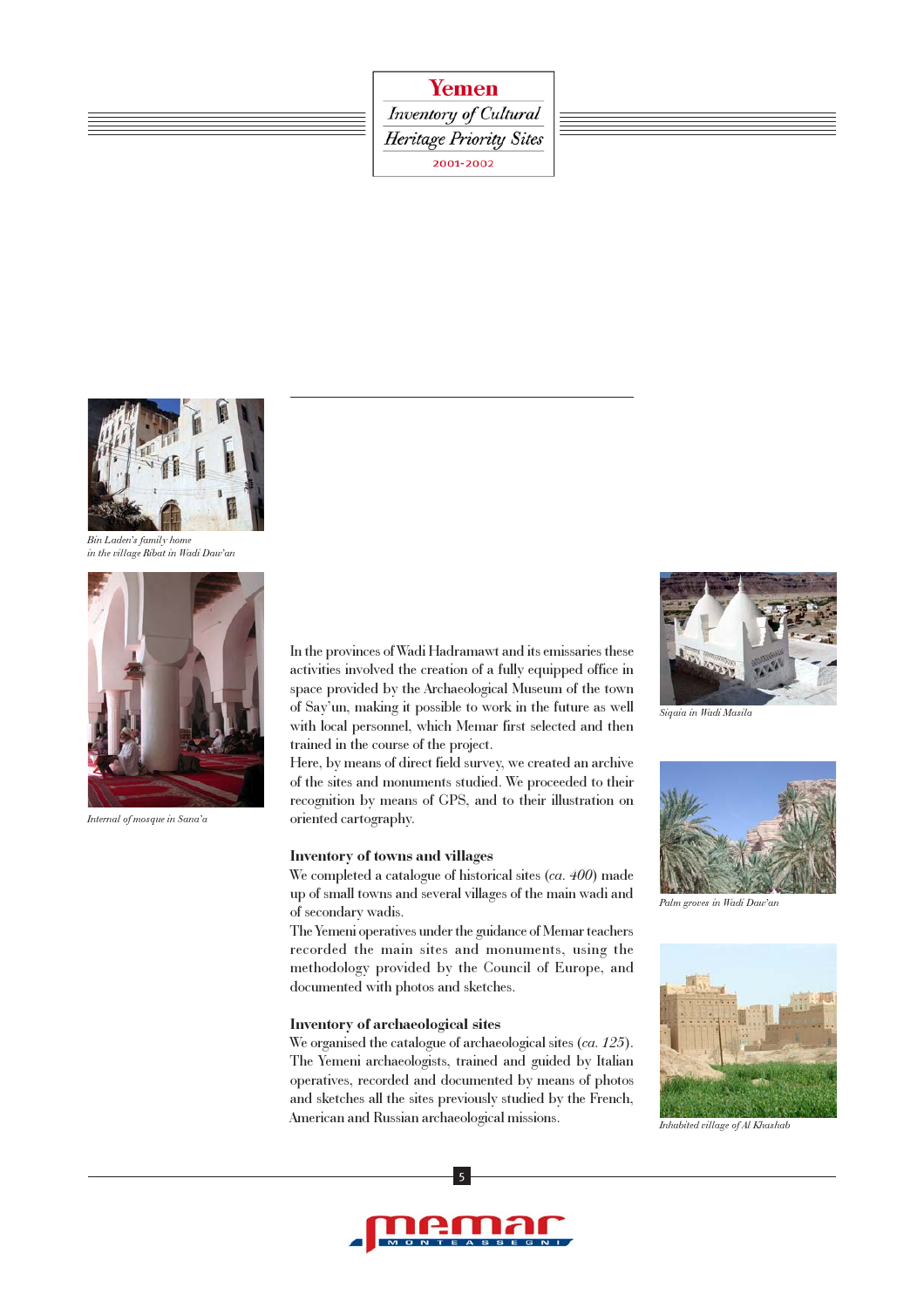# Inventory of Cultural **Heritage Priority Sites** 2001-2002



Fortification settlement of Husn al Mutahhar



Al Faluqa' s castles in Wadi Masila



Al 'Aglaniya' s castle in Wadi Al' Ain

# Sketches

On the ground, during the survey, all the archaeological sites were illustrated with sketches.

For the monuments, in particular the mosques, a "summary survey" was carried out:

- archaeological sites: ca. 125
- complexes and monuments: ca. 200

In all cases, the reliefs featured the same points of view as the photographic studies.

# GPS

Photos

• archaeology (ca. 1.000)

• siquayas, wells, etc. (ca. 500)

The position of the archaeological and historical monument sites was surveyed on the ground with satellite instruments: • archaeological sites: ca. 125

- complexes and monuments: ca. 200
- sigqayas: ca. 180

Subsequently, their coordinates were posted on the map and then inserted into the GIS named GEOSEM.

This last operation also functioned as a test of the accuracy of the data gathered on the ground.

The digital photos with captions, orientation and univocal



Balcony of Salim Ba Zin Palace in Al Khashab

Fort of Gheil 'Omar in Wadi 'Adm



After processing, the circa 5,500 digital images were

code were divided into the following categories:

• cities, villages, monuments (ca. 4.000)

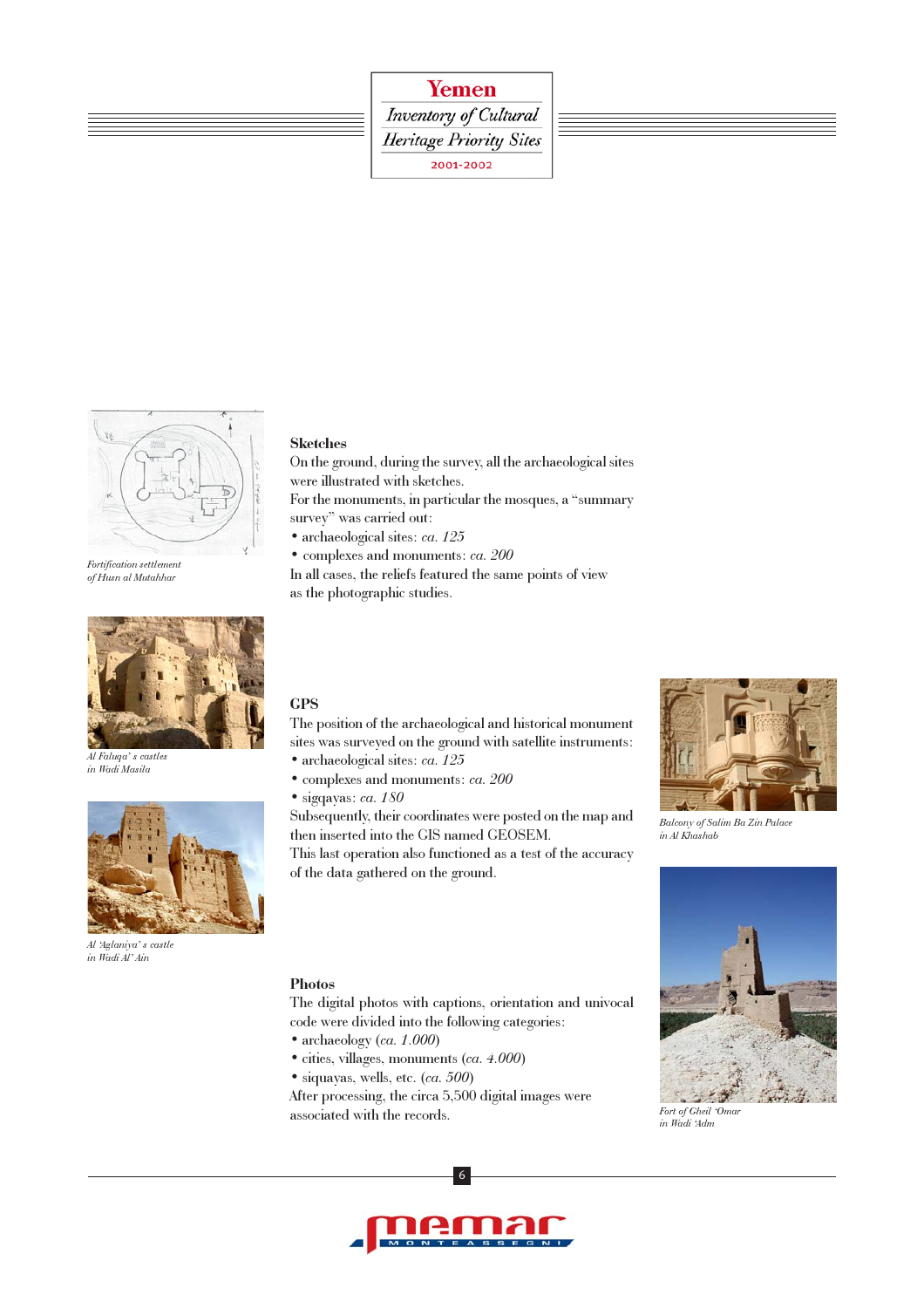



## Local information system

We set up a database linked to the oriented digital cartography [1:25.000 e 1:100.000 scale). First, a territorial information system serves the purpose of uniting all this information which would otherwise remain scattered throughout different archives: the images are linked to the records and the territories, while the present is linked to the past by means of documentary sources.

Records and photos can be explored starting with the territory and vice versa.

This system of easy utilisation, already achieved for the following projects: "Cultural Heritage Management of Tunisia", "Territorial Information System of Priority Archaeological Sites of Rumania" has also been developed for the project "Yemen – Catalogue of Priority Cultural Heritage Sites"; of course changes and improvements have been added along the way.



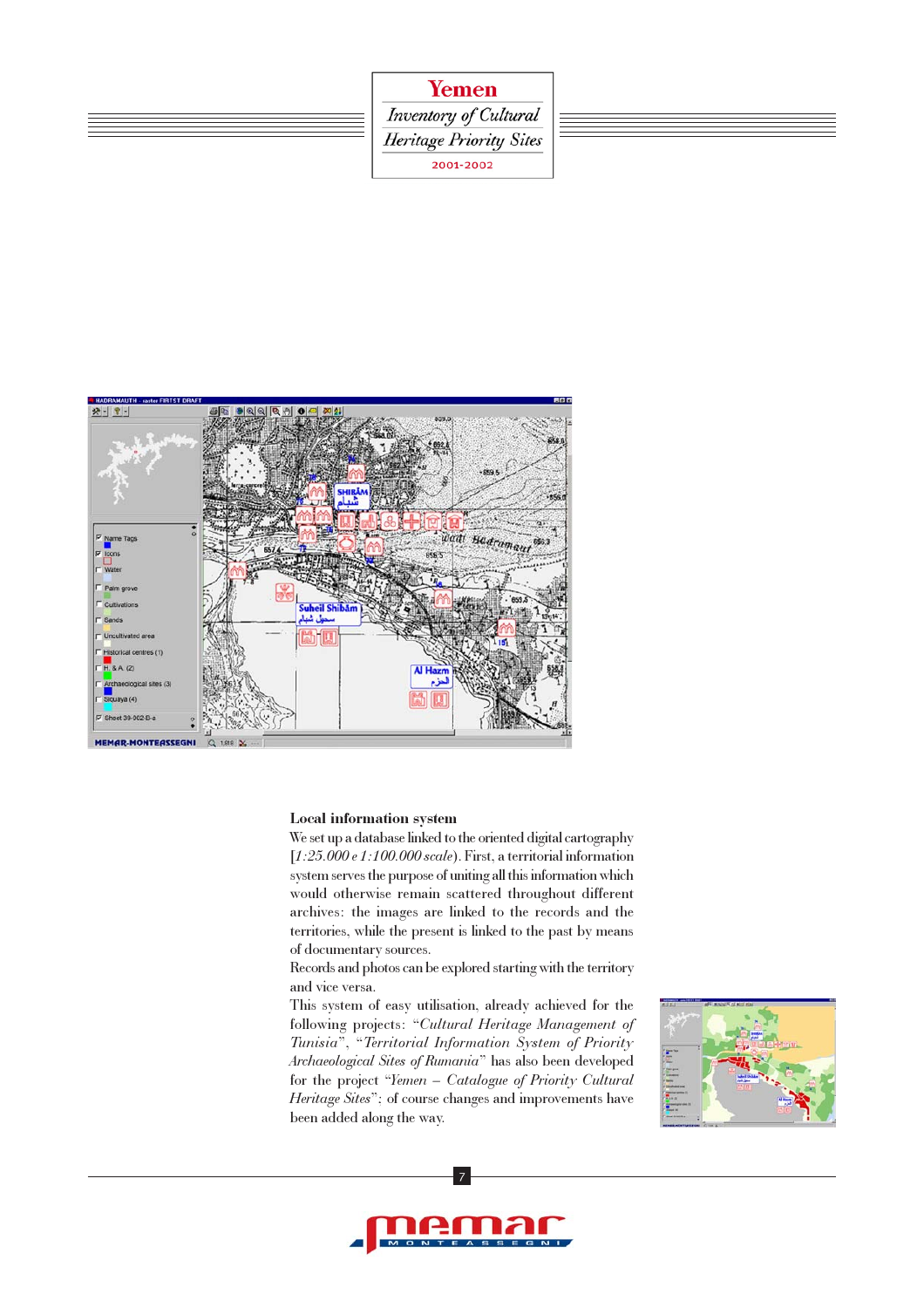





## Wadi Hadramawt Cultural Atlas

The Touring Club of Italy has been entrusted with the creation of Cultural Heritage Atlas of Wadi Hadramawt, accompanied by a small guide, all in the characteristic style of the products of this important Italian publishing institution.

This prefigures one of the most important uses of the information gathered by us in the course of our inventorying the area's cultural, archaeological and architectural heritage.

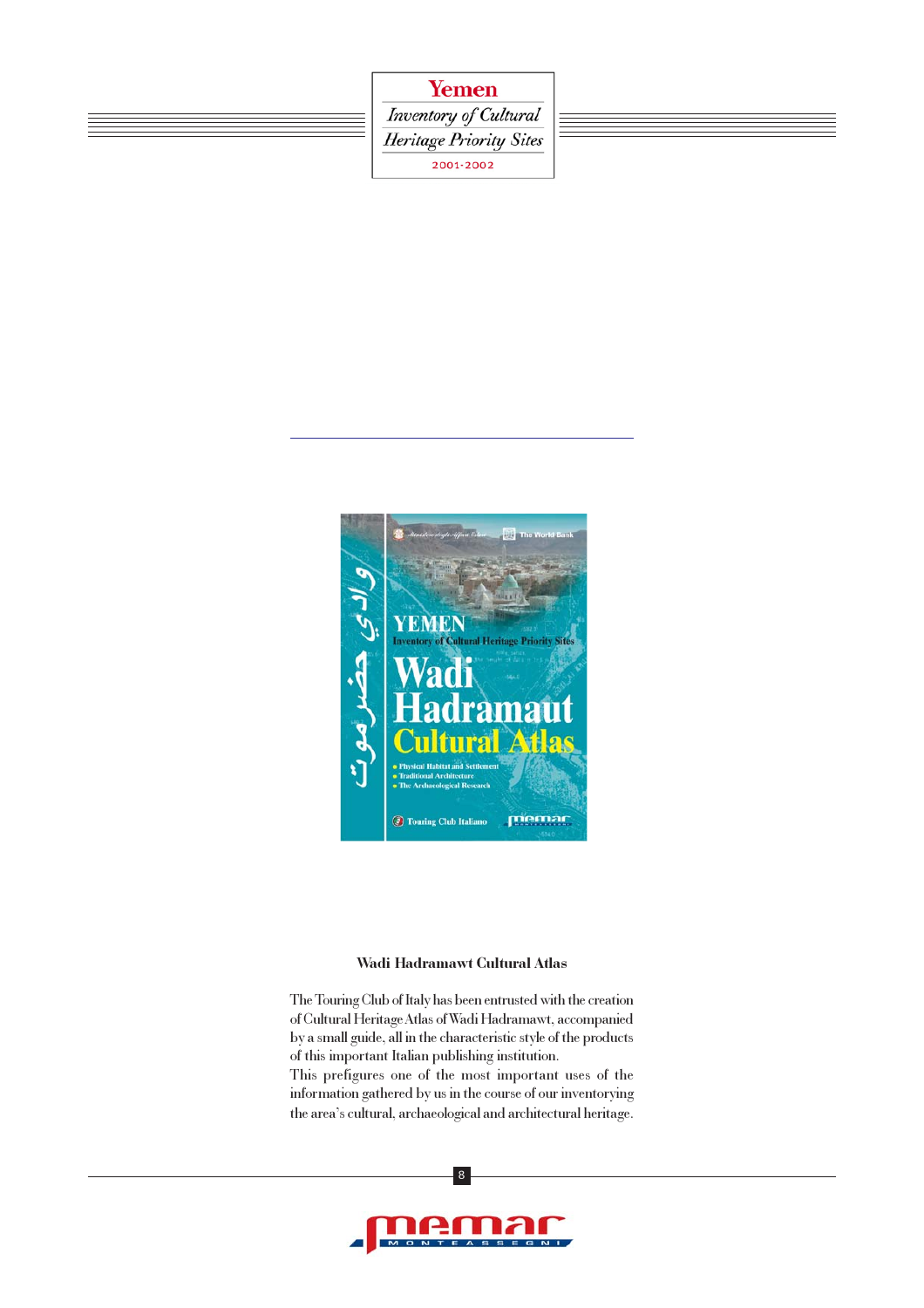Inventory of Cultural **Heritage Priority Sites** 2001-2002



### Regular Staff Memar-Monteassegni

Federico Ranuzzi (database) Luigi Maggioletti (digital images) Stéphane Niepceron (editing) Maelia Carera (logistic support / translations) Donatella Ferraroni (cartographer) Annalisa Terenziani (cartographer)

## International Consultants

Paolo M. Costa (archaeologist) Mohamed Badrane Brahim (engineer) Mathieu Julien (architect) Ghenoua Lahbib (archaeologist) Ridha Ben Abdessalem (engineer / survey) Mariateresa Frisina (archaeologist) Enrico Galoppini (survey / translations) Moh'd Abu Aysheh (survey) Dante Bonezzi (GIS) Edward Toaques (translator) Jonathan Mills (archaeologist) Andrea Bonezzi (translator) Gabriella Bonezzi (translator) Marco Musmeci (architect)

## Local Consultants

SANA'A Mohamed Al Halabi (archaeologist) Hanan Al Dali (archaeologist) Khalida Al Yafeli (archaeologist) Jamila Al Dily (archaeologist) Hamad Shamsan (archaeologist) Mohammad Othman (archaeologist) Madiha Rachad (archaeologist) Amat Al Bary (archaeologist)

#### **SAIUN**

Hussein Alaidarous (archaeologist) Hasan Eideed (archaeologist) Abdulrahman Al Saqqaf (archaeologist) Abdulla Al Saqqaf (architect) Aboobaker Eideed - Abed Algader (agronomist) Husain Alhady (archivist)